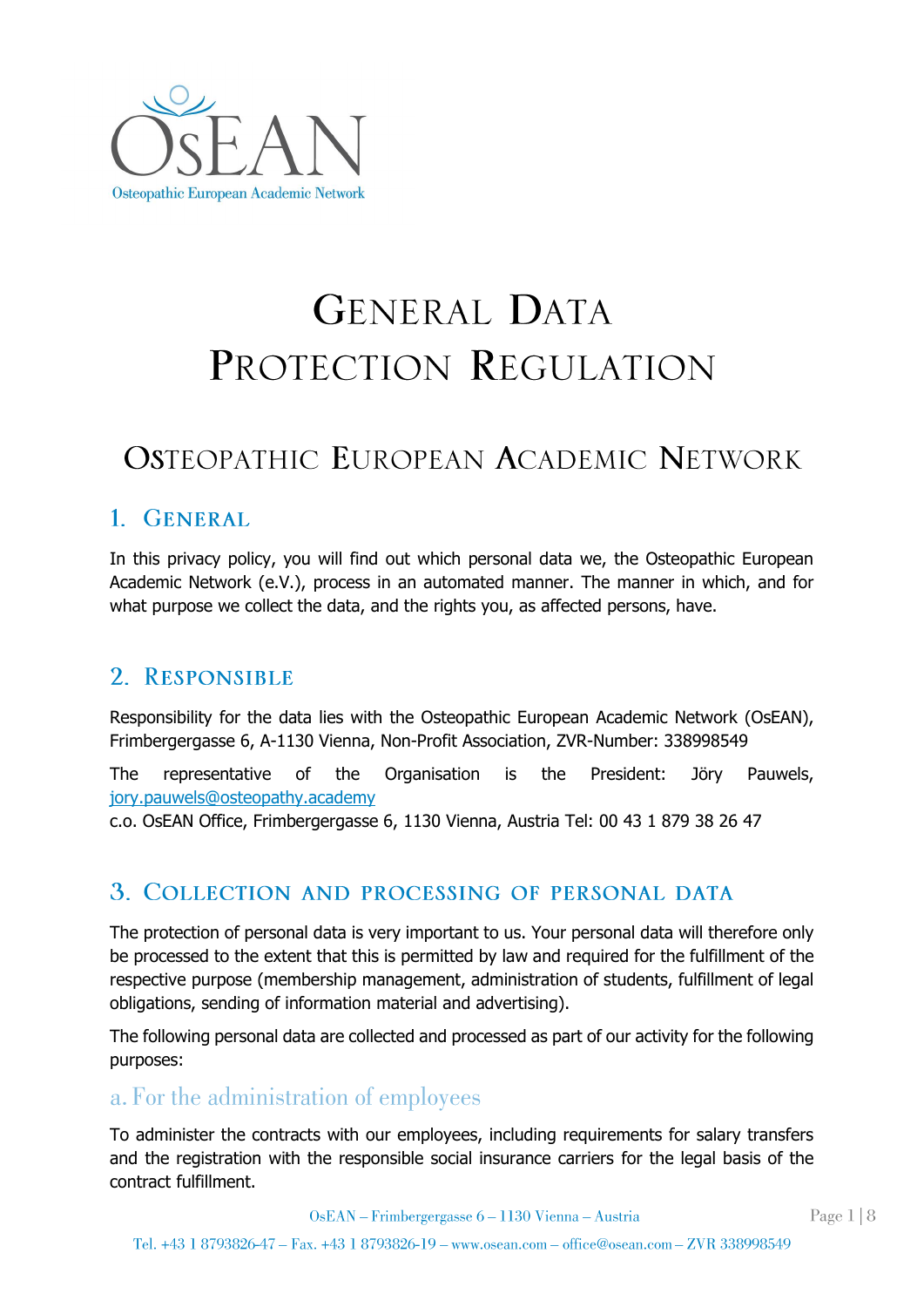

- Surname
- Address
- Phone
- E-mail address
- Social Security Number
- Date of birth
- Bank details

# b. Management of members

Data of persons working at member schools are saved for the purpose of communication.

- Surname
- e-mail address
- position at the school
- $\bullet$  CVs  $*$

The thesis is submitted during the application process. They are saved for an indefinite time period.

#### c. Administration of students

We process the following data from students at member schools of our organization for the purpose of administering Student Exchange Program.

- Surname
- gender
- Date and Place of Birth
- Nationality
- Address
- Telephone Number
- email
- Year of education at home school
- Student Language Competence
- Emergency Contact
- Surname
- Relation to Student
- Address
- Telephone Number
- Home school (sending institution)
- Host school (Receiving Institution)

OsEAN – Frimbergergasse 6 – 1130 Vienna – Austria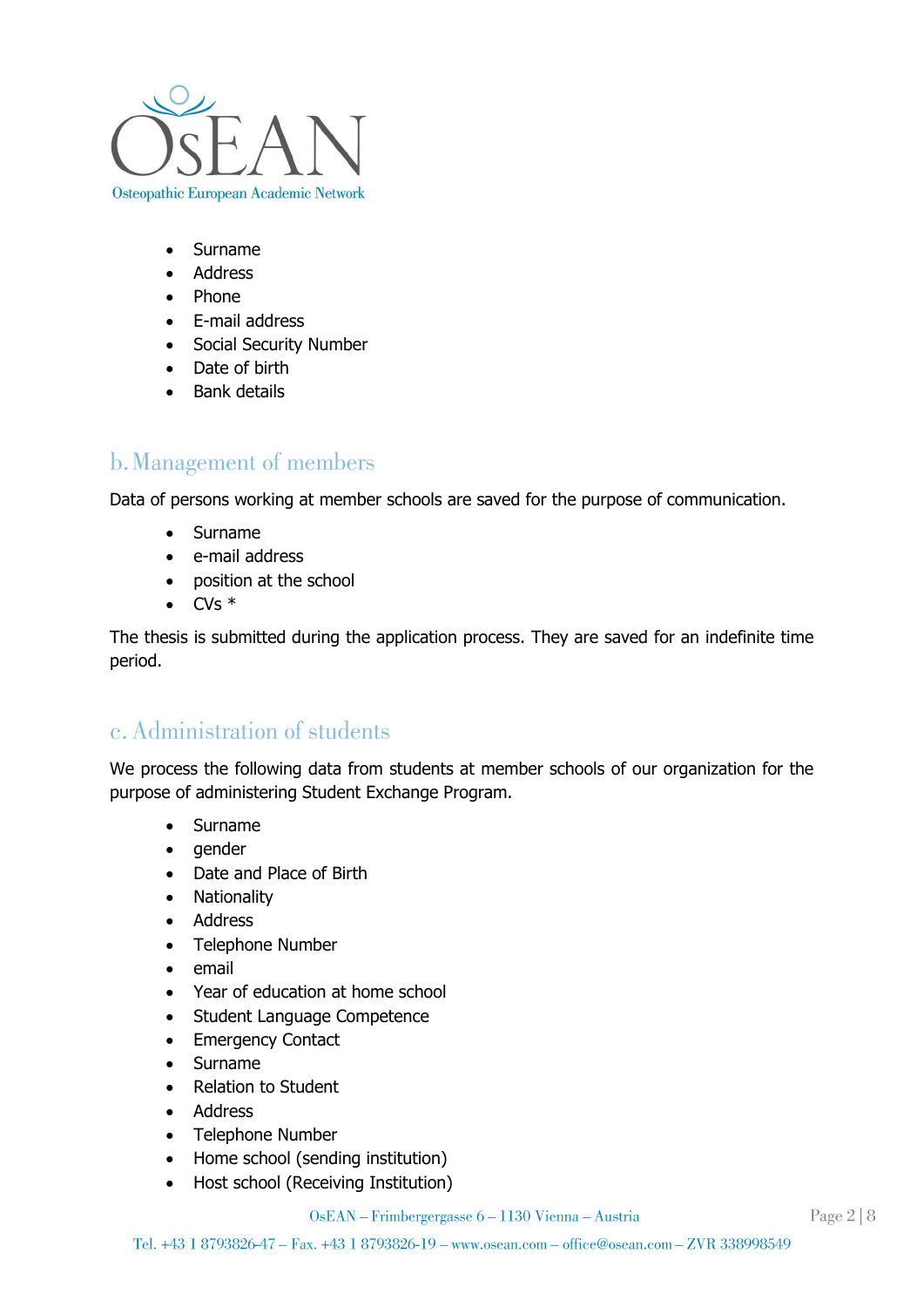

# d. Management of teachers

We process the following data from Osteopathy Teachers at member schools of our Organization for the purposes of managing Teacher Exchanges / Teacher Database, Examiner Exchange and Teacher Training.

#### 1) Teacher Exchange / Teacher Database

- Surname
- School (employer)
- Country & City
- Language
- Teaching Topic & Specialty
- Number lecture hours \* (Applicable only for Teacher Database)

#### 2) Examiner Exchange

- Surname
- school (employer)
- Language
- Examiner since
- Subjects
- email
- 3) Teacher Training (Module leader)
	- Surname
	- email
	- Short CV

#### e. Website registrations

- Surname
- email

#### f. Events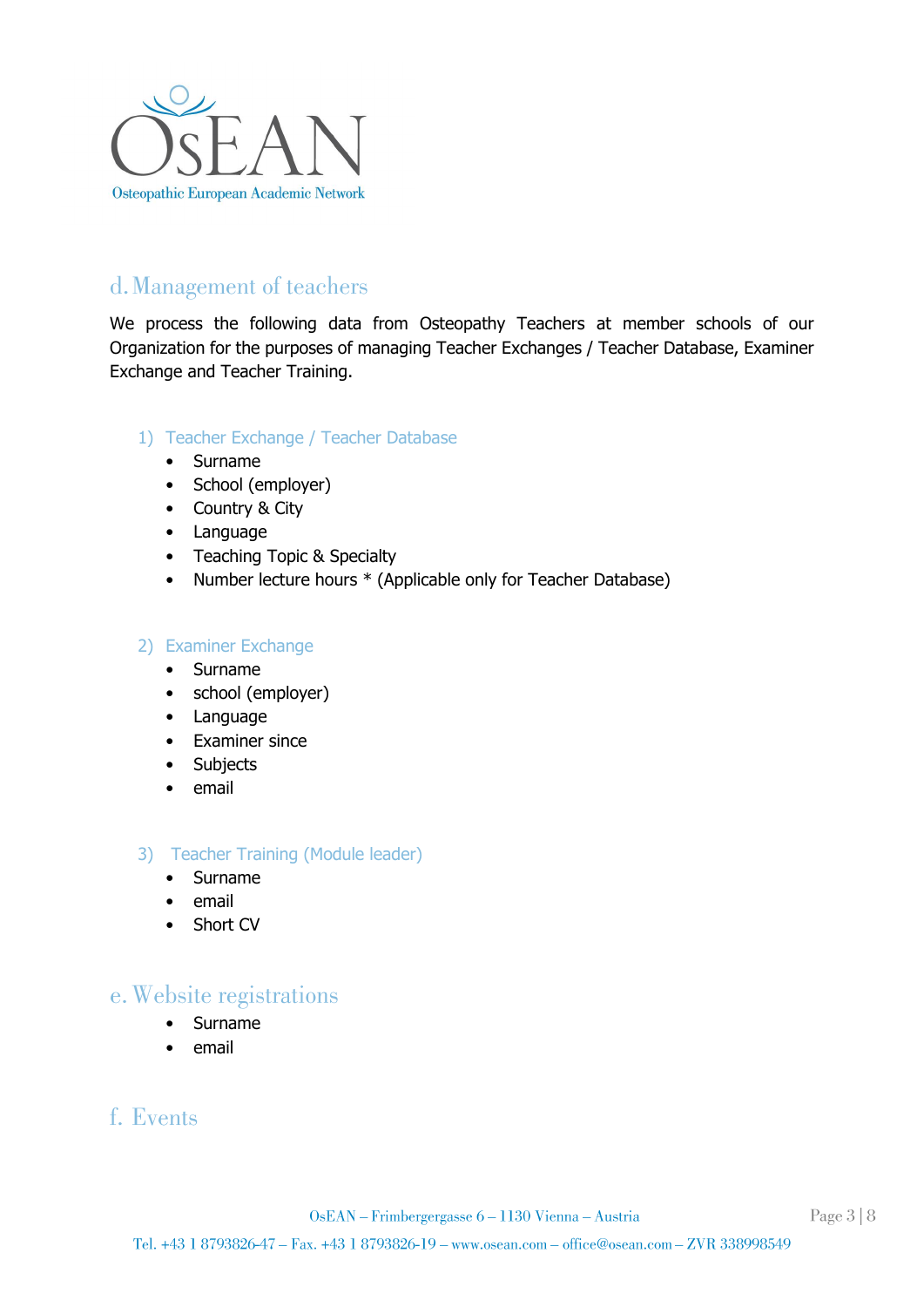

There are two types of events that require registration: **All members live meetings** and the **Open Forum.** For this we manage the following data:

- Surname
- Formal Title
- email
- Job Title
- Institute (employer)
- Diet
- CV + Picture (only for Presenters at the Open Forum)

#### g. To send information

To send information about services, courses and events of our Association, we process the following data, which we have collected from registrations for one of our events:

- Surname
- E-mail address

In doing so, we use the following communication channels, if you have provided this and given us permission to use it: E-Mail.

You can unsubscribe at any time by clicking on the link received in e-mail.

## h. Photo shoot at events

We have a legitimate interest in taking pictures and publishing them on our website for the purposes of marketing events and courses. However, photographs that make impinge on a person's personal sphere of life are not taken.

You have a right to object to our processing and publication of these photos at any time, you should notify us (by e-mail), if you wish to object to our usage.

#### 4. DISCLOSURE OF PERSONAL DATA TO THIRD PARTIES

Your personal data will not be disclosed to third parties, except

- if we are legally obliged to do so,
- to authorized medical personnel in case of medical emergencies.
- By your express written consent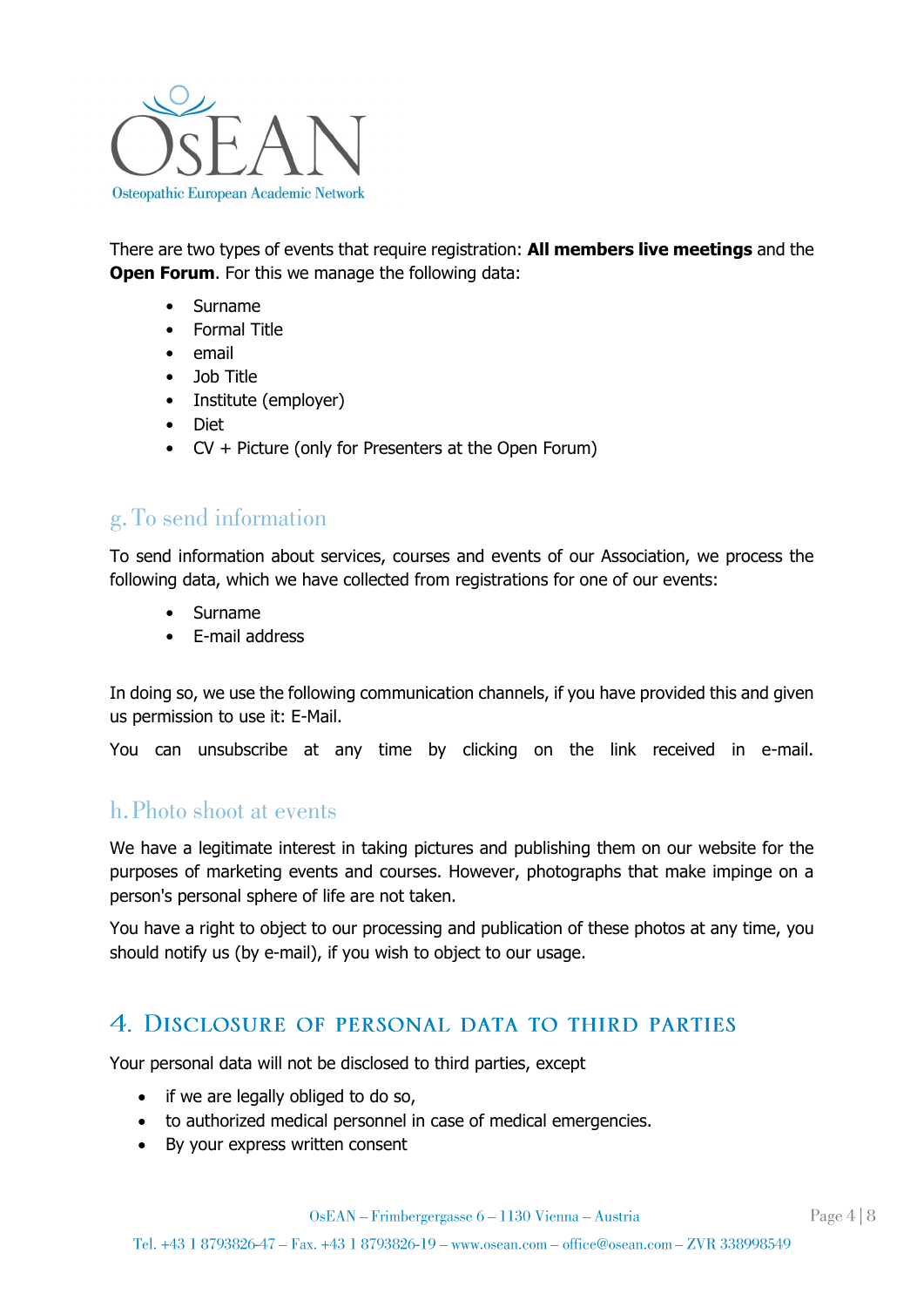

# 5. DATA PROCESSING ON BEHALF

When we hire a processor, we remain responsible for the protection of your personal information.

Therefore, we only hire external processors to perform activities necessary to deliver our services, such as IT service providers to operate and maintain our server and network infrastructure, namely domain factory or mailing service provider for sending newsletters, namely Sparkpost. These have committed themselves to comply with the applicable data protection regulations. A contract processing contract was concluded in accordance with Art. 28 GDPR.

We primarily use contract processors within the European Union. We will only use processors outside the European Union if (i) there is a European Commission adequacy decision for the third country concerned or (ii) we refer to the standard contractual clauses of the European Commission or (iii) if appropriate guarantees, e.g. the EU / US Privacy Shield with which you have a third country or (iv) we have agreed binding internal data protection rules with the processor.

You can request more information on the commissioners commissioned by us at [office@osean.com.](mailto:office@osean.com)

## **6. DURATION OF PROCESSING**

We process your personal data - if necessary - for the duration of the contractual relationship or as long as you are registered with us as members.

After completion of the contract, your data will be stored until expiry of the statutory retention periods applicable to us and any statute of limitations and claims for damages and, in addition, until the termination of any legal disputes in which the data are required as proof.

Personal data of students who have participated in Student Exchange will be stored for a period of 5 years for evaluation and statistics. In addition, we only save the numbers of students exchange and between which schools the exchanges occurred.

Personal data of students who have applied for a Student Research Award will be stored for an indefinite period or until the consent is revoked in writing by the person. The consent can be revoked at [office@osean.com.](mailto:office@osean.com)

Employee data will be deleted by us after the expiration of the statute of limitations, whereby those data, which are necessary for the production of a service certificate, are stored for 30 years, in order to be able to fulfill the legal right of the former employees on a service report within 30 years.

Personal data from our customer base we delete after 10 years from the last contact.

OsEAN – Frimbergergasse 6 – 1130 Vienna – Austria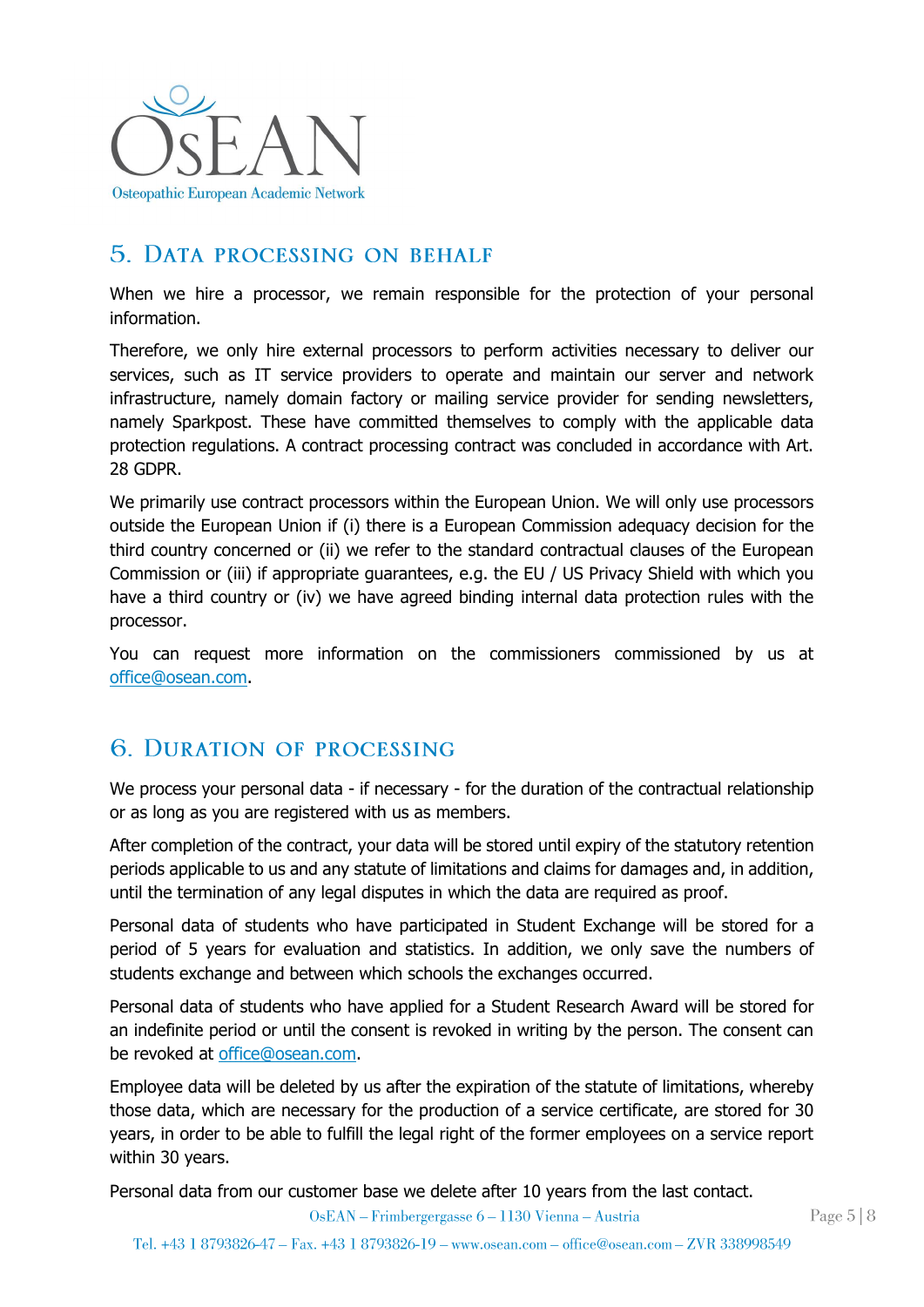

We store data which you have provided us for marketing and information purposes, such as for sending a newsletter, until you object to the sending of the same or revoke any consent given for the purpose of sending it.

# **7 DATA SECURITY**

We use technical and organizational security measures to protect your personal data against accidental or intentional manipulation, loss or destruction and against access by unauthorized persons. Our security measures are continually being improved in line with technical progress.

# **8. YOUR RIGHTS**

With regard to the processing of your personal data, you may claim the following rights under the General Data Protection Regulation and the National Data Protection Act:

#### a. right

You can request confirmation from us as to whether and to what extent we process your data. This confirmation contains information about the purposes for which your data is processed, the categories of personal data processed, the recipients or categories of recipients of the personal data, the duration of the data processing.

# **b.** Right to rectification

You may at any time require that we correct or complete any relevant, incorrect or incomplete information.

# c. Right to delete

You may require us to delete your personal information if we improperly process it, if the processing interferes disproportionately with your legitimate interests, if your personal information is no longer necessary for the purposes for which it was collected or if you have revoked your consent. Please note that there may be reasons for an immediate cancellation, such as in the case of statutory retention requirements.

# d. Right to restriction of processing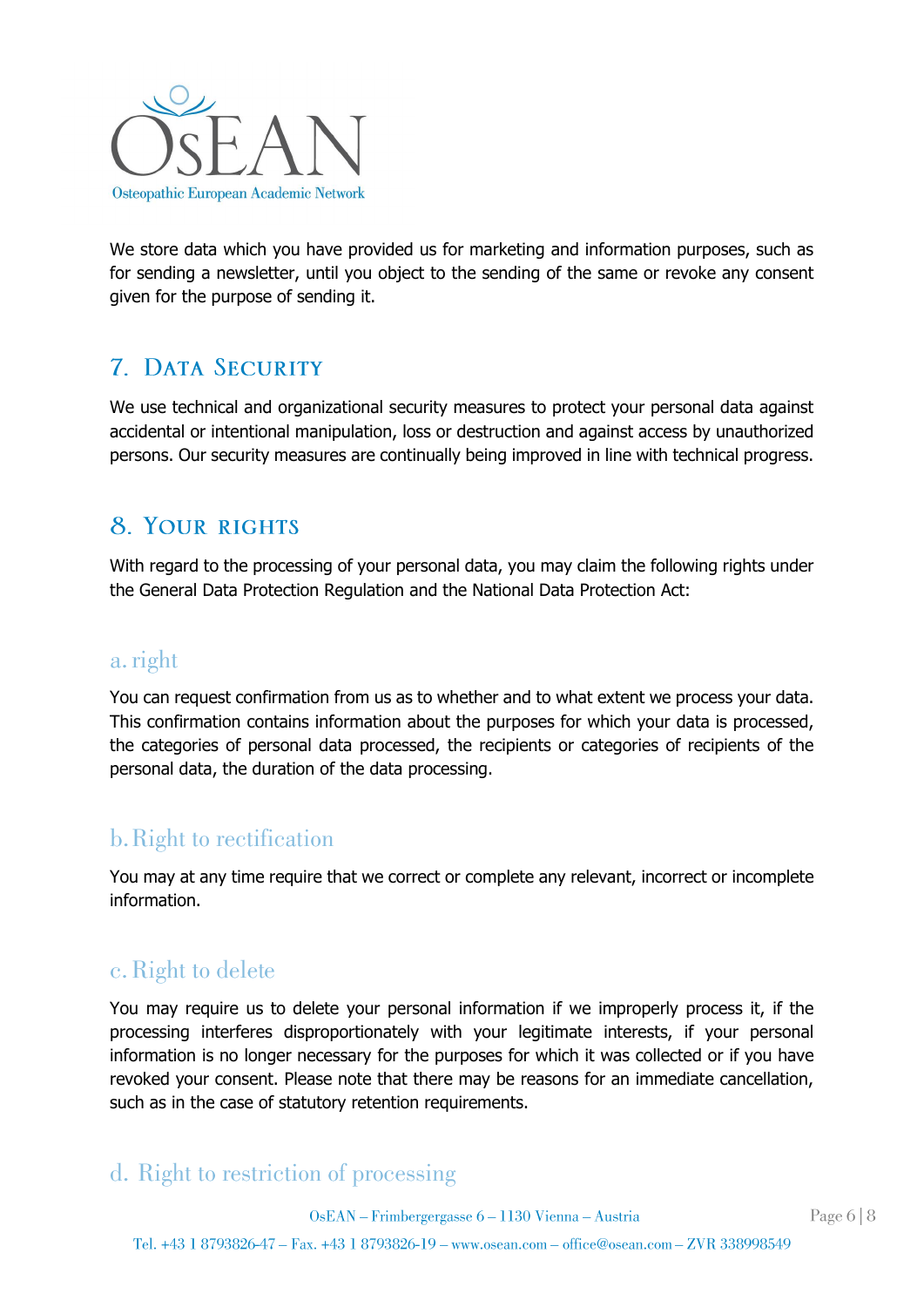

You may require us to restrict the processing of your data if

- You deny the accuracy of the data for a period of time that allows us to verify the accuracy of the data;
- the processing of the data is unlawful, but you reject a deletion and instead demand a restriction of the use of data;
- we no longer need the data for its intended purpose, but you still need that data to assert, exercise or defend your rights, or
- You have objected to the processing of the data.

This data is processed from the request for restriction only with individual consent or for the assertion and enforcement of legal claims.

# e. Right to data portability

You may require us to provide you with the information you provide to us in a structured, common and machine-readable format, provided that

- we process this data on the basis of a consent given or revocable by you or for the performance of a contract between us, and
- this processing is done using automated procedures.

# f. right to

You may, at any time, object to the processing of personal data relating to you in order to safeguard our legitimate interests or a third party for reasons arising out of your particular situation. Your data will not be processed after the opposition unless there are compelling legitimate grounds for processing that outweigh your interests, rights and freedoms, or the processing is for the purpose of enforcing, pursuing or defending legal claims.

The sending of advertising you can contradict at any time without giving reasons.

# g. right of appeal

If you believe that we violate National or European data protection laws when processing your data, you can always contact us. Of course, you also have the right to contact the relevant data protection authority and from 25.05.2018 also to the supervisory authority within the EU.

# h. Asserting your rights

In order to assert one of the aforementioned rights, please use the following contact options:

OsEAN – Frimbergergasse 6 – 1130 Vienna – Austria